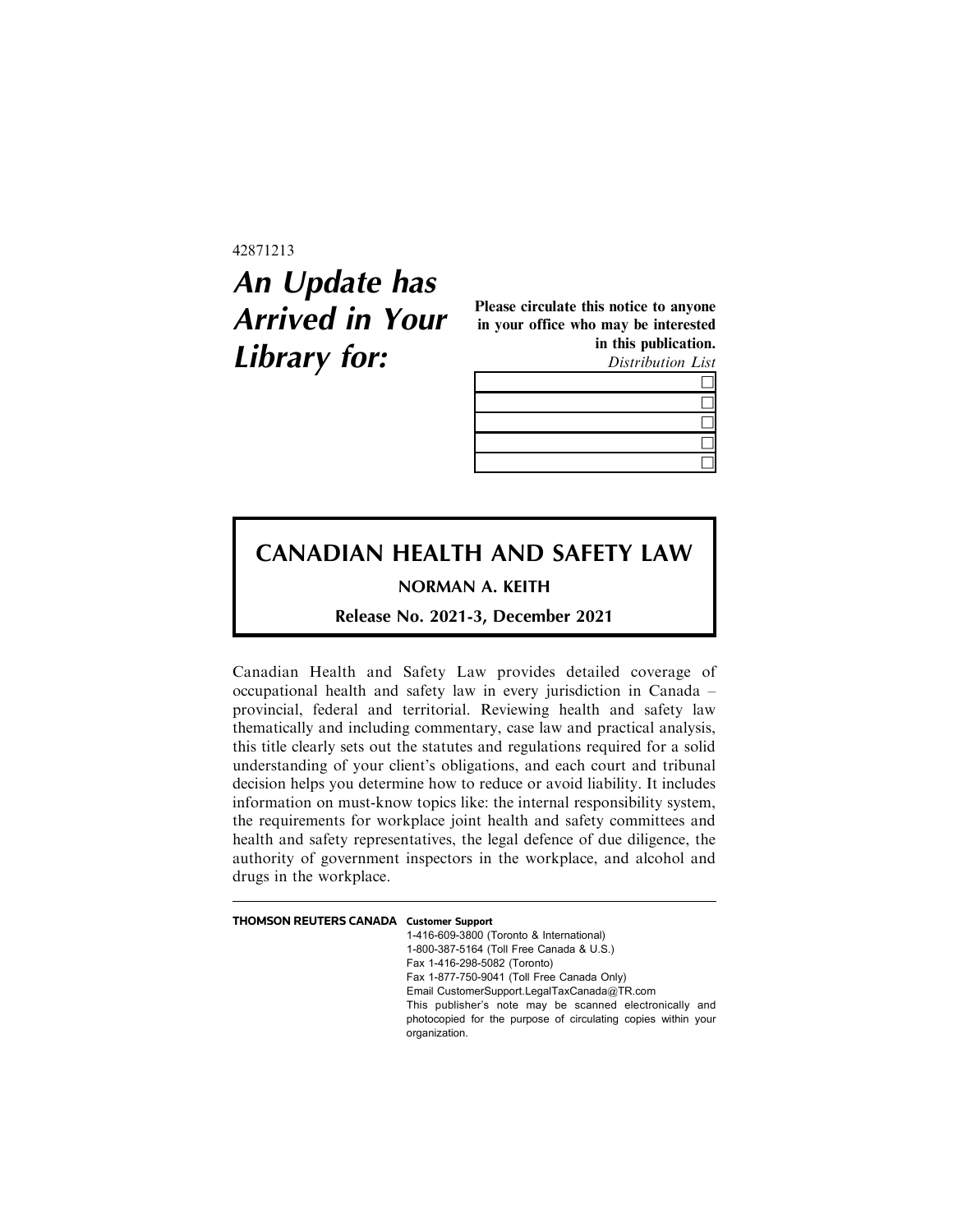## **What's New in This Update:**

This release adds two articles to the Related Articles section of the text, updates the Words & Phrases and Selected Legal Literature appendices to September 2021, and adds over 100 court, board and tribunal decisions relating to occupational health and safety issues in Canadian jurisdictions from July 2020 to June 2021 to the New Developments section.

## **Highlights:**

RELATED ARTICLES — "Can Employers Require Employees Vaccinate Against COVID-19?" by Rich Appiah and Domenica Moran, and "COVID-19 Vaccination and the Workplace" by Colleen Bauman.

NEW DEVELOPMENTS — In Teglas v. City of Brantford et al, the plaintiff was injured when assaulted in a city-owned parking garage where security was provided by a firm contracted by the city. The plaintiff sued the city and security firm in negligence. The court found that the city and security firm had failed to take reasonable care to make stairwells safe or to mitigate a foreseeable risk of potential third-party torts, particularly where both defendants knew loitering was an issue. Even if all proper steps were taken, though, defendants could not have prevented incident where plaintiff was injured. The action was dismissed. The city failed to conduct a threat and risk assessment under the Occupational Health and Safety Act, but there was no private tort remedy for breach of that obligation.

WORDS AND PHRASES — AEROSOL-GENERATING MEDICAL PROCEDURE — "... fitted N95s must be worn whenever aerosolgenerating medical procedures ("AGMPs") are performed, are frequent or are probable. AGMPs include, but are not limited to, the following if applicable to [long-term care] homes: (a) Intubation and related procedures (e.g. manual ventilation, open endotracheal suctioning); (b) cardiopulmonary resuscitation during airway management; (c) bronchoscopy; (d) sputum induction; (e) non-invasive ventilation (i.e. BiPAP); (f) open respiratory/airway suctioning; (g) high frequency oscillatory ventilation; (h) tracheostomy care; (i) nebulized therapy/aerosolized medication administration; (j) high flow heated oxygen therapy devices (e.g. ARVO, optiflow); and (k) autopsy." (Participating Nursing Homes and ONA (Covid-19 Policy)).

WORDS AND PHRASES — UNUSUAL OR EMERGENCY CIR-CUMSTANCE — "[A] second pre-condition is that the call out to work must be the result of an "unusual or emergency circumstance ... The word 'unusual' has the meaning of not being usual, uncommon, rare (Merriam-